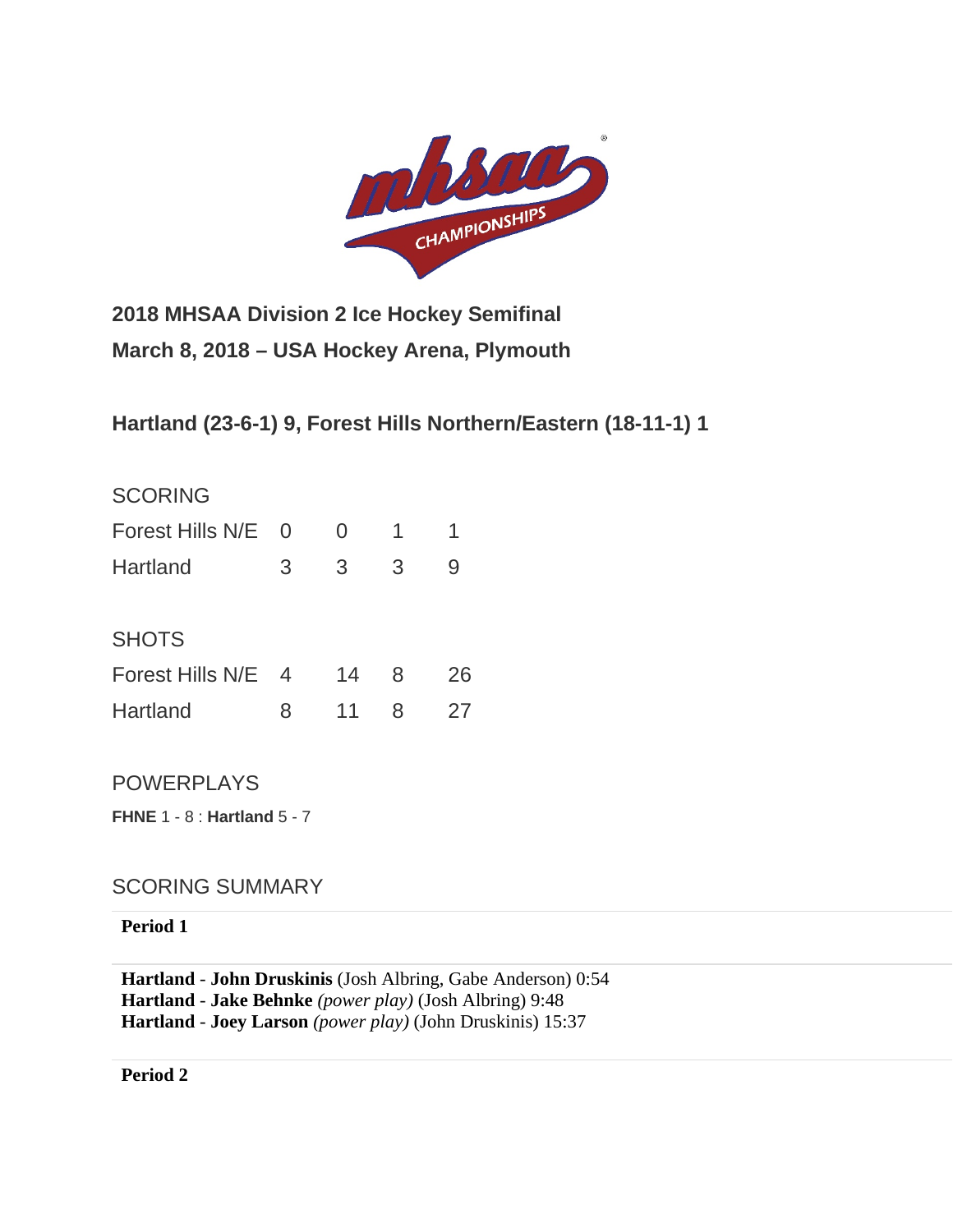**Hartland** - **[Brendan Tulpa](http://mihl_site.wttstats.pointstreak.com/playerpage.html?playerid=10638344&seasonid=17926)** *(power play)* [\(Josh Albring\)](http://mihl_site.wttstats.pointstreak.com/playerpage.html?playerid=10638348&seasonid=17926) 0:12 **Hartland** - **[Jake Behnke](http://mihl_site.wttstats.pointstreak.com/playerpage.html?playerid=10638339&seasonid=17926)** *(power play)* (unassisted) 11:38 **Hartland** - **[Jake Behnke](http://mihl_site.wttstats.pointstreak.com/playerpage.html?playerid=10638339&seasonid=17926)** *(power play)* [\(Josh Albring\)](http://mihl_site.wttstats.pointstreak.com/playerpage.html?playerid=10638348&seasonid=17926) 16:54

**Period 3**

**Hartland** - **[Ryan Whitton](http://mihl_site.wttstats.pointstreak.com/playerpage.html?playerid=10638343&seasonid=17926)** [\(Jake Gallaher\)](http://mihl_site.wttstats.pointstreak.com/playerpage.html?playerid=10638341&seasonid=17926) 2:23 **GR FH N E** - **[Josh Boverhof](http://mihl_site.wttstats.pointstreak.com/playerpage.html?playerid=10638234&seasonid=17926)** *(power play)* [\(Ian Famulak\)](http://mihl_site.wttstats.pointstreak.com/playerpage.html?playerid=10638241&seasonid=17926) 15:30 **Hartland** - **[Benjamin Tervo](http://mihl_site.wttstats.pointstreak.com/playerpage.html?playerid=10638345&seasonid=17926)** [\(Davod Gawronski\)](http://mihl_site.wttstats.pointstreak.com/playerpage.html?playerid=10638347&seasonid=17926) 15:44 **Hartland** - **[Gabe Anderson](http://mihl_site.wttstats.pointstreak.com/playerpage.html?playerid=10638340&seasonid=17926)** [\(Grant Pietila\)](http://mihl_site.wttstats.pointstreak.com/playerpage.html?playerid=10638346&seasonid=17926) 16:38

GOALIE SUMMARY

| Hartland -              | <b>Brett Tome</b>                            |  | WIN 51:00 26 SH 25 SA                     |  |
|-------------------------|----------------------------------------------|--|-------------------------------------------|--|
| <b>Forest Hills N/E</b> | <b>Brenden Bogema</b><br><b>Kyler Lowden</b> |  | LOSS 17:12 9 SH 5 SA<br>33:48 18 SH 13 SA |  |

## **PENALTIES**

**Period 1**

**Hartland** - **[Jake Gallaher](http://mihl_site.wttstats.pointstreak.com/playerpage.html?playerid=10638341&seasonid=17926)** - (Cross Checking), 2 MIN, 4:53 **GR FH N E** - **[Tyler Nickelson](http://mihl_site.wttstats.pointstreak.com/playerpage.html?playerid=10638237&seasonid=17926)** - (Tripping), 2 MIN, 9:41 **GR FH N E** - **[Ben Kuhn](http://mihl_site.wttstats.pointstreak.com/playerpage.html?playerid=10665898&seasonid=17926)** - (Roughing), 2 MIN, 12:42 **GR FH N E** - **[Gabriel Gunneson](http://mihl_site.wttstats.pointstreak.com/playerpage.html?playerid=10638235&seasonid=17926)** - (Cross Checking), 2 MIN, 14:31 **GR FH N E** - **[Gabriel Gunneson](http://mihl_site.wttstats.pointstreak.com/playerpage.html?playerid=10638235&seasonid=17926)** - (Elbowing), 2 MIN, 16:27

**Period 2**

**Hartland** - **[Jake Gallaher](http://mihl_site.wttstats.pointstreak.com/playerpage.html?playerid=10638341&seasonid=17926)** - (Head Contact), 2 MIN, 3:21 **Hartland** - **[Brendan Tulpa](http://mihl_site.wttstats.pointstreak.com/playerpage.html?playerid=10638344&seasonid=17926)** - (Slashing), 2 MIN, 4:51 **GR FH N E** - **[Tyler Kaminski](http://mihl_site.wttstats.pointstreak.com/playerpage.html?playerid=10638229&seasonid=17926)** - (Elbowing), 2 MIN, 10:41 **Hartland** - **[Kieran Carlile](http://mihl_site.wttstats.pointstreak.com/playerpage.html?playerid=10638332&seasonid=17926)** - (Roughing), 2 MIN, 12:35 **GR FH N E** - **[Ian Famulak](http://mihl_site.wttstats.pointstreak.com/playerpage.html?playerid=10638241&seasonid=17926)** - (High Sticking), 2 MIN, 12:35 **Hartland** - **[Jake DeYoung](http://mihl_site.wttstats.pointstreak.com/playerpage.html?playerid=10638351&seasonid=17926)** - (Hooking), 2 MIN, 14:52 **GR FH N E** - **[Noah Christensen](http://mihl_site.wttstats.pointstreak.com/playerpage.html?playerid=10638227&seasonid=17926)** - (Slashing), 2 MIN, 16:41

**Period 3**